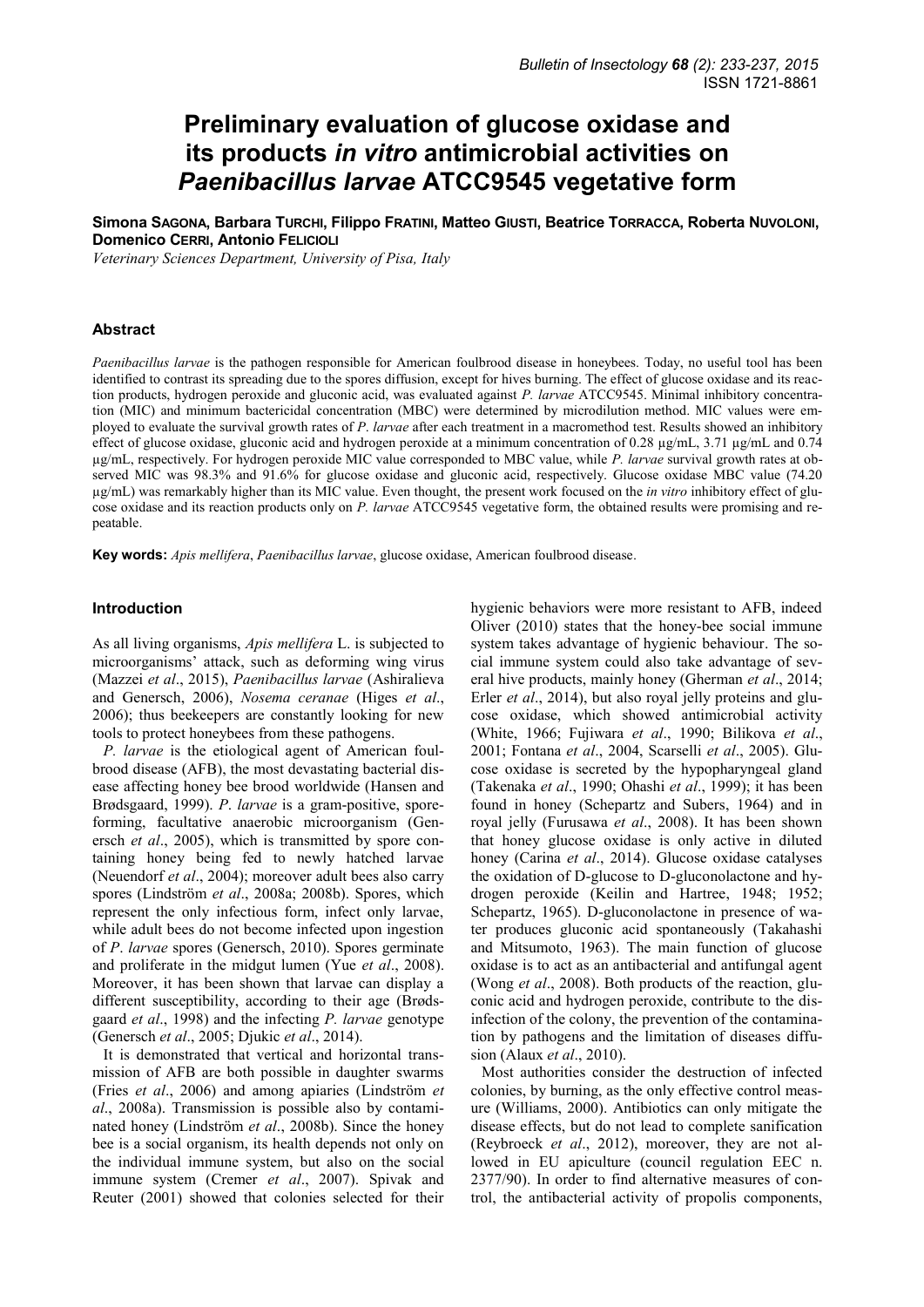honey and essential oils were also tested (Albo *et al*., 2003; Roussenova, 2011; Mihai *et al*., 2012; Bilikova, 2013; Erler *et al*., 2014). Fuselli *et al*. (2006) tested essential oil of cinnamon and thyme. As well, they tested thymol compound and the mixture (62.5% of thyme, 12.5% of cinnamon and 25% of thymol) between them. They observed the following results: for cinnamon a minimal inhibitory concentration (MIC) value of 50-100 µg/mL and a minimum bactericidal concentration (MBC) value of 100-125 µg/mL; for thyme a MIC value of 150-250 µg/mL and a MBC value of 200-300 µg/mL; for thymol a MIC and MBC values of 100-150 µg/mL. As concerns the mixture, for both MIC and MBC values a decrease was observed, in particular 67.5 mg/mL and 96.4 mg/mL, respectively. Gende *et al*. (2008) testing *Cinnamon zeylanicum* essential oil also observed an inhibitory activity, with MIC and MBC values of 25-100 µg/mL and 125-250 µg/mL, respectively. Roussenova (2011), by testing eleven essential oils against *P. larvae*, demonstrated a high antimicrobial activity: MIC values recorded for cinnamon, thyme, clove, peppermint, lemongrass, sage and oregano essential oils were  $\leq 0.06$ -0.015% v/v, while marjoram and tea tree oils exhibited a variable activity. Moreover, some reports on the sporicidal effect of natural substances (essential oil and plant extracts) are present in literature (Lawrence and Palombo, 2009; Lau and Rukayadi, 2015) concerning spore forming bacteria other than *P. larvae*.

The aim of this study was to evaluate the *in vitro* effect of glucose oxidase and its products on *P. larvae* growth to establish if they could be used as a fighting measure against AFB.

## **Materials and methods**

## Bacterial strain

The type strain ATCC9545 of *P. larvae* was obtained from the BCCM/LMG Bacteria Collection (Ghent, Belgium). It was grown in brain heart infusion broth (BHI) (Oxoid, Milano, Italia) at 37 °C for 24 h in aerobic condition or on tryptone soy agar (TSA) (Oxoid, Milano, Italia) at 37 °C for 48-72 h in aerobic condition.

## Determination of MIC

Susceptibility of *P*. *larvae* against glucose oxidase and its products (gluconic acid and hydrogen peroxide) was evaluated by broth microdilution method. Glucose oxidase from *Aspergillus niger* (powder, 10 KU) was purchased from Sigma-Aldrich (Milano, Italia); gluconic acid (50% w/v aqueous solution) from Merck KGaA (Darmstadt, Deutschland) and hydrogen peroxide (40% w/v aqueous solution) from Carlo Erba (Milano, Italy).

MIC values were determined for each potential inhibitor, according to Flesar *et al*. (2010) with modifications. Glucose oxidase was solubilised in a solvent  $[2 M D (+)$ glucose (Panreac, Barcelona, Spain) and 100 mM Hepes buffer pH 7]. The obtained solution was thoroughly mixed for 1 hour.

Gluconic acid (50% w/v) and hydrogen peroxide (40% w/v) solutions were diluted with sterile water. For each

inhibitor, a two-fold serial dilution in BHI broth was performed using microtiter plates. No inhibitory activity against *P*. *larvae* was detected for these solvents. Tested concentrations ranged from 19000 to 0.035 µg/mL for glucose oxidase, from 118 to 0.000226 µg/mL for gluconic acid and from 95 to 0.000118 µg/mL for hydrogen peroxide. Microtiter plates containing different potential inhibitors were then inoculated with a *P. larvae* culture at a final concentration of  $6 \times 10^8$  CFU/mL, corresponding to point 2 of the MacFarland turbidity scale. For each microplate, a positive control (containing inoculated BHI broth) and negative control (containing sterile BHI broth) were included. After 24 h of incubation at 37 °C in aerobic conditions and a humid, dark chamber, MIC values for each inhibitor were determined visually as the lowest concentrations at which no growth was observed.

## Determination of MBC

After determination of MIC values for each compound, samples contained in the microplate wells corresponding to concentrations equal or higher to the MIC were streaked on TSA plates and incubated at 37 °C for 48 h in aerobic condition to detect cellular proliferation and avoid spores germination. MBC was determined as the lowest concentration which allowed no colonies growth on TSA plates.

## Determination of survival growth rate to MIC values

Observed MIC values were employed to evaluate *P. larvae* survival growth rate. A macromethod test in which BHI broth containing inhibitors in a concentration corresponding to the observed MIC values was used. *P*. *larvae* standard suspension (approximately  $6 \times 10^8$ CFU/mL) was inoculated in each tube. A control sample consisting of BHI broth inoculated with *P*. *larvae* standard suspension was also prepared. After incubation at 37 °C for 24 h, each sample was serially diluted in sterile saline solution and pour plated (1 mL) on TSA. After incubation at 37 °C for 48-72 h enumeration of the colonies was performed. Results obtained for each treatment were compared to those of the control sample.

#### Survival rate of honeybees to gluconic acid

Honey bees have been collected from the experimental apiary of Veterinary Sciences Department of Pisa University. Five concentrations (50, 25, 12.5, 6.25, 3.125% w/v sterile water solution) of gluconic acid and sterile water (control) have been tested. Each concentration has been tested in triplicate on 10 honey bees for replicate. Honey bees were placed in a Petri dish plate with a hole on the cap closed by a netting and fitted with a syringe with honey. An amount of 50 µl of gluconic acid solution was dripped on the thorax of each bee. The survival rate was recorded for 4 days.

#### Statistical analysis

MIC, MBC values, survival growth rate at the MIC values and survival rate of honeybees to gluconic acid were analyzed by ANOVA and to evaluate possible differences between inhibitors, mean values were tested by Tukey-Kramer HSD post-hoc comparisons.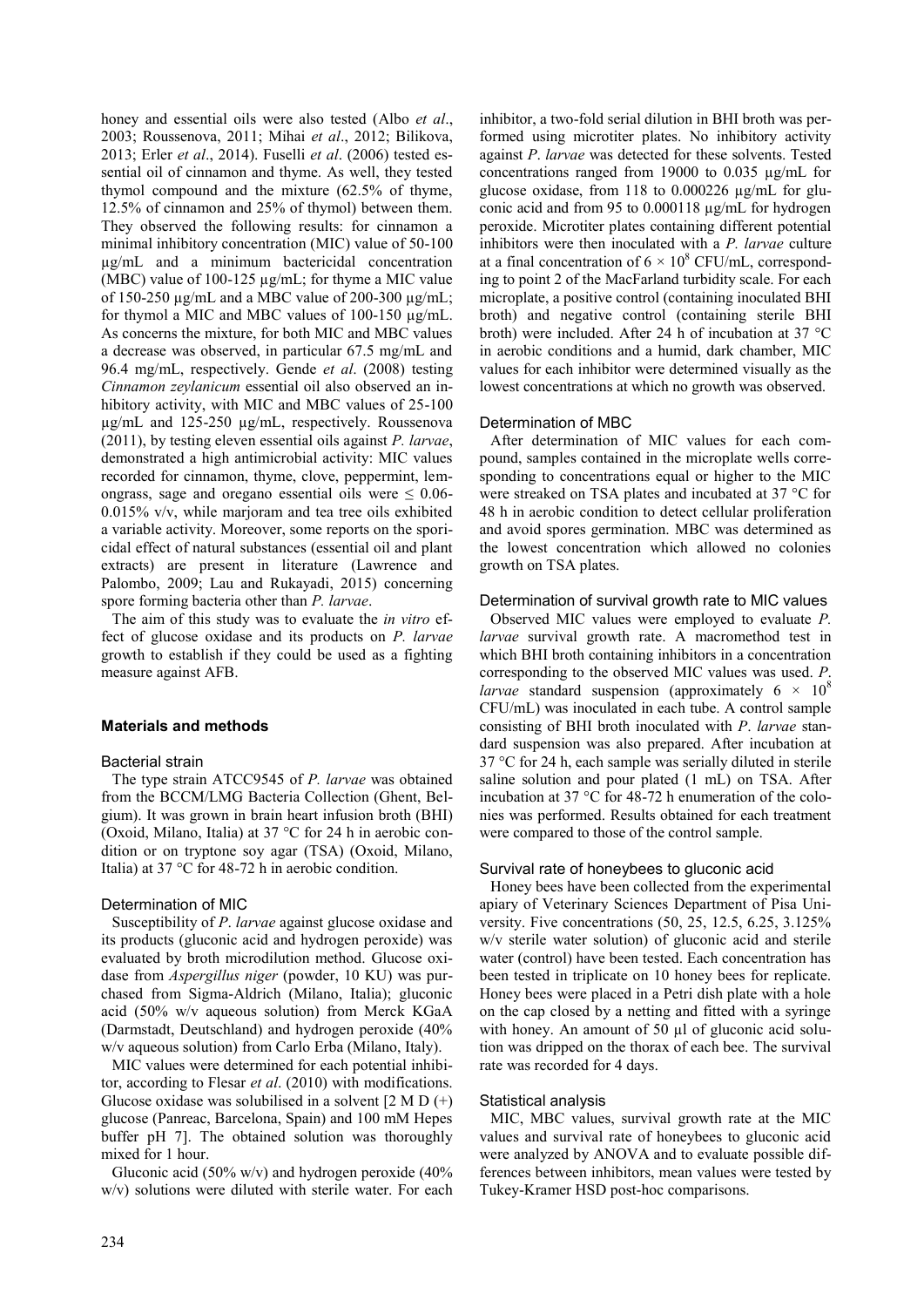# **Results**

Table 1 shows MIC and MBC mean values of glucose oxidase and its products determined for *P*. *larvae*  ATCC9545 vegetative form. Moreover, survival growth rates at the MIC values are shown.

Both glucose oxidase, in presence of its substrate, and its products showed an inhibitory effect against *P. larvae* although at different concentrations. Hydrogen peroxide exhibited an inhibitory effect with a MIC value of 0.74 µg/mL, corresponding also to the MBC value. Hydrogen peroxide MBC value resulted the lowest compared to the other MBC values observed ( $p < 0.001$ ). Although both glucose oxidase and gluconic acid showed a high percentage of survival growth rate at the MIC values (98.3 and 91.6%, respectively), a bactericidal effect was observed at reasonably low concentrations, 74.20 µg/mL and 7.42 µg/mL, respectively. In particular, glucose oxidase MIC value resulted significantly lower ( $p < 0.001$ ) than those of other tested inhibitors.

In order to investigate the honeybees' mortality caused by gluconic acid an experiment was carried out. Results (table 2) showed that the survival rate was not significant different in honeybees treated with different gluconic acid concentrations compared to control group.

## **Discussion and conclusions**

Our results not surprisingly showed a marked inhibitory activity of hydrogen peroxide on the vegetative form of *P. larvae* ATCC9545, but the practical application of hydrogen peroxide in the field could pose some problems due to its chemical instability and the possible toxic effect on the bee larvae. Therefore, it would be necessary to test more *P. larvae* strains. Furthermore, it is known that some *P. larvae* strains are weak-delayed catalase positive, depending on age and genotype (Genersch *et al*., 2006), and thus they could be able to dissociate hydrogen peroxide in water and oxygen. The novelty of this investigation is the use of glucose oxidase from *A. niger* and gluconic acid to inhibit *P. larvae*

vegetative form *in vitro*. The choice of glucose oxidase from *A. niger* is due to its easy commercial availability and because its antibacterial effectiveness has been demonstrated by Zia *et al*. (2013). The pure enzyme glucose oxidase from *A. mellifera* is not available yet. Although they showed a less marked inhibitory effect, the use of glucose oxidase and gluconic acid could be more practical since they are compatible with the wellbeing of bees and bee larvae. In fact, glucose oxidase is normally secreted by honeybees on royal jelly and honey (Furusawa *et al*., 2008; Bucekova *et al*., 2014) and gluconic acid is a natural component of honey (Pulcini *et al*., 2004). In addition, glucose oxidase and gluconic acid showed a bactericidal effect at low concentrations. Moreover, since the hive microbial community contributes significantly to the social immunity, it would be important to investigate the effects of glucose oxidase and its products on symbiontic and non symbiontic hive microorganisms (Anderson *et al*., 2011; 2013), in particular those with an inhibitory activity against *P. larvae* (Alippi and Reynaldi, 2006). The main beneficial effect of the employment of glucose oxidase would be a constant production of hydrogen peroxide and gluconic acid, which would then contribute together to the eventual inhibitory activity.

Bucekova *et al*. (2014) showed that glucose oxidase is a regular component of natural honeys and its content varies significantly among honeys. Mato *et al*. (1997) analyzing 20 Spanish honey samples, have shown a gluconic acid content ranging from 3.91 to 11.71 g/kg; later Mato *et al*. (2006), carrying out a research on the determination of honey organic acids content, have highlighted a gluconic acid range from 3.7 up to 14.4 g/kg in 10 Spanish honey samples of different botanical origin. Pulcini *et al*. (2004) analyzed the total gluconic acid content in Italian unifloral honeys and found variable concentrations varying from 2 to 12.3 g/kg, values hundreds of times higher than the MBC value we observed. Moreover, it has been observed that stingless bee honey has a similar gluconic acid content (7.7-11.8 g/kg) (Persano Oddo *et al*., 2008). Erler *et al*. (2014) have already tested honeys with different hydrogen peroxide content against *P. larvae*. Therefore, it would be interesting to

**Table 1.** MIC, MBC mean values and *P. larvae* survival growth rate at the MIC values observed in 3 replicates of glucose oxidase, gluconic acid and hydrogen peroxide. Different letters into the columns show a statistically significant difference (p < 0.001).

| <b>Inhibitors</b> | MIC values                            | MBC values                       | Survival growth rate<br>at the MIC values (% $\pm$ SE) |  |
|-------------------|---------------------------------------|----------------------------------|--------------------------------------------------------|--|
| Glucose oxidase   | $0.28^{\circ} \pm 0.00 \text{ µg/mL}$ | $74.20^a \pm 0.00 \text{ µg/mL}$ | $98.3^a \pm 0.3$                                       |  |
| Gluconic acid     | $3.71^a \pm 0.00 \text{ µg/mL}$       | $7.42^b \pm 0.00 \text{ µg/mL}$  | $91.6^b \pm 0.2$                                       |  |
| Hydrogen peroxide | $0.74^b \pm 0.00 \text{ µg/mL}$       | $0.74^c \pm 0.00 \text{ µg/mL}$  | $0.0^{\circ} \pm 0.0$                                  |  |

**Table 2.** Survival rate % of honey bees reared *in vitro* with honey and treated with different gluconic acid concentrations. No significant differences at  $p < 0.05$ .

|                          | Control | $3.125\%$ w/v<br>gluconic acid | 6.25% w/v<br>gluconic acid gluconic acid, | $12.5\%$ w/v | $25\%$ w/v<br>gluconic acid gluconic acid | $50\%$ w/v |
|--------------------------|---------|--------------------------------|-------------------------------------------|--------------|-------------------------------------------|------------|
| Survival rate, mean (SE) | 83 (12) | 80 (12)                        | 100 (0)                                   | 100(0)       | 97(3)                                     | 100 (0)    |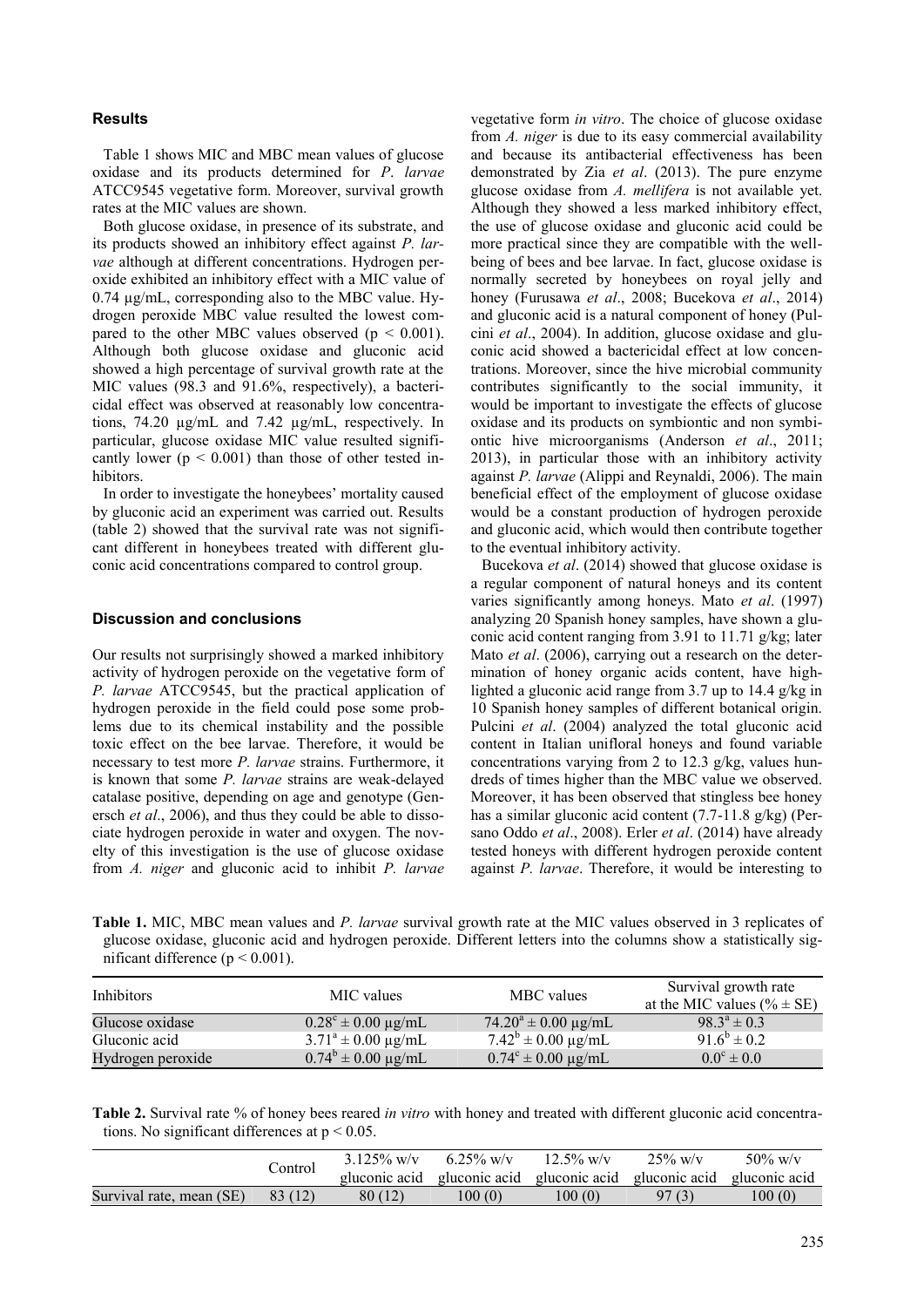investigate the inhibitory activity against *P. larvae* of honeys containing different gluconic acid and glucose oxidase concentrations, using diluted honeys (Carina *et al*., 2014) so that glucose oxidase would be able to perform its enzymatic activity.

Moreover, the evaluation of *P. larvae* wild strains resistance against glucose oxidase and gluconic acid would be needed in order to understand the effective antimicrobial potential.

Although we studied the inhibitory effect of glucose oxidase and its reaction products only on *P. larvae*  ATCC9545 vegetative form, and not on the spore, nonetheless we obtained promising and repeatable results *in vitro*.

Moreover, Dingman (2011) showed that hydrogen peroxide/peroxyacetic acid biocide is able to inactivate *P. larvae* endospores and thus could be employed as a sanitizing agent of beekeeping equipment. It would be then interesting to investigate the effects of glucose oxidase and its products on *P. larvae* endospores.

This work represents a preliminary investigation; however, the employment of glucose oxidase/gluconic acid could be a new alternative tool against *P. larvae*, compatible with honeybee well-being and beekeepers economy.

## **Acknowledgements**

We would like to thank the anonymous reviewers for their valuable comments and suggestions to improve the quality of the paper. Authors' contribution: SS, BTu, contributed equally to this study; AF, DC, SS, conceived and designed the experiments; SS, BTu, FF, BTo, performed the experiments; MG, RN, AF, analyzed the data; AF, RN, DC, contributed reagents/material/analysis tools; SS, BTu, FF, BTo, AF, wrote the paper.

## **References**

- ALAUX C., DUCLOZ F., CRAUSER D., LE CONTE Y., 2010.- Diet effects on honeybee immunocompetence.- *Biology Letters*, 6 (4): 562-565.
- ALBO G. N., HENNING C., RINQUELET J., REYNALDI F. J., DE GIUSTI M. R., ALIPPI A. M., 2003.- Evaluation of some essential oils for the control and prevention of American foulbrood disease in honey bees.- *Apidologie*, 34 (5): 417-427.
- ALIPPI A. M., REYNALDI F. J., 2006.- Inhibition of the growth of *Paenibacillus larvae*, the causal agent of American foulbrood of honeybees, by selected strains of aerobic sporeforming bacteria isolated from apiarian sources.- *Journal of invertebrate pathology*, 91 (3): 141-146.
- ANDERSON K. E., SHEEHAN T. H., ECKHOLM B. J., MOTT B. M., DEGRANDI-HOFFMAN G., 2011.- An emerging paradigm of colony health: microbial balance of the honey bee and hive (*Apis mellifera*).- *Insectes Sociaux*, 58: 431-444.
- ANDERSON K. E., SHEEHAN T. H., MOTT B. M., MAES P., SNY-DER L., SCHWAN M. R., WALTON A., JONES B. M., CORBY-HARRIS V., 2013.- Microbial ecology of the hive and pollination landscape: bacterial associates from floral nectar, the alimentary tract and stored food of honey bees (*Apis mellifera*).- *PloS ONE*, 8 (12): e83125.
- ASHIRALIEVA A., GENERSCH E., 2006.- Reclassification, genotypes and virulence of *Paenibacillus larvae*, the etiological agent of American foulbrood in honeybees - a review.- *Apidologie*, 37 (4): 411-420.
- BILIKOVA K., 2013.- New anti-*Paenibacillus larvae* substances purified from propolis.- *Apidologie*, 44 (3): 278-285.
- BILIKOVA K., GUSUI W., SIMUTH J., 2001.- [Isolation of a pep](http://serials.unibo.it/cgi-ser/start/it/spogli/df-s.tcl?prog_art=8759932&language=ITALIANO&view=articoli)[tide fraction from honeybee royal jelly as a potential anti](http://serials.unibo.it/cgi-ser/start/it/spogli/df-s.tcl?prog_art=8759932&language=ITALIANO&view=articoli)[foulbrood factor.](http://serials.unibo.it/cgi-ser/start/it/spogli/df-s.tcl?prog_art=8759932&language=ITALIANO&view=articoli)- *Apidologie*, 32: 275-283.
- BRØDSGAARD C. J., RITTER W., HANSEN H., 1998.- Response of in vitro reared honey bee larvae to various doses of *Paenibacillus larvae* larvae spores.- *Apidologie*, 29 (6): 569-578.
- BUCEKOVA M., VALACHOVA I., KOHUTOVA L., PROCHAZKA E., KLAUDINY J., MAJTAN J., 2014.- Honeybee glucose oxidaseits expression in honeybee workers and comparative analyses of its content and  $H_2O_2$ - mediated antibacterial activity in natural honeys.- *Naturwissenschaften*, 101 (8): 661-670.
- CARINA L., SOLEDAD V., MARINA B., 2014.- Antibacterial activity of honey: A review of honey around the world.- *Journal of Microbiology and Antimicrobials*, 6 (3): 51-56.
- CREMER S., ARMITAGE S. A. O., SCHMID-HEMPEL P., 2007.- Social immunity.- *Current Biology*, 17: R693-R702.
- DINGMAN D. W., 2011.- Inactivation of *Paenibacillus larvae* endospores by a hydrogen peroxide/ peroxyacetic acid biocide.- *Journal of Apicultural Research*, 50 (1): 173-175.
- DJUKIC M., BRZUSZKIEWICZ E., FÜNFHAUS A., VOSS J., GOLL-NOW K., POPPINGA L., LIESEGANG H., GARCIA-GONZALEZ E., GENERSCH E., DANIEL, R., 2014.- How to kill the honey bee larva: genomic potential and virulence mechanisms of *Paenibacillus larvae*.- *PLoS ONE*, 9 (3): e90914.
- ERLER S., DENNER A., BOBIŞ O., FORSGREN E., MORITZ R. F. A., 2014.- Diversity of honey stores and their impact on pathogenic bacteria of the honeybee, *Apis mellifera*.- *Ecology and evolution*, 20 (4): 3960-3967.
- FLESAR J., HAVLIK J., KLOUCEK P., RADA V., TITERA D., BED-NAR M., STROPNICKY M., KOKOSKA L., 2010.- In vitro growth-inhibitory effect of plant-derived extracts and compounds against *Paenibacillus larvae* and their acute oral toxicity to adult honey bees.- *Veterinary Microbiology*, 145 (1- 2): 129-133.
- FONTANA R., MENDES M. A., MONSON DE SOUZA B., KONNO K., MARCONDES CÉSAR L. M., MALASPINA O., PALMA M. S., 2004.- Jelleines: a family of antimicrobial peptides from the royal jelly of honeybees (*Apis mellifera*).- *Peptides*, 25: 919-928.
- FRIES I., LINDSTRÖM A., KORPELA S., 2006.-Vertical transmission of American foulbrood (*Paenibacillus larvae*) in honey bees (*Apis mellifera*).- *Veterinary Microbiology*, 114 (3-4): 269-274.
- F[UJIWARA](http://www.ncbi.nlm.nih.gov/pubmed/?term=Fujiwara%20S%5BAuthor%5D&cauthor=true&cauthor_uid=2358464) S., I[MAI](http://www.ncbi.nlm.nih.gov/pubmed/?term=Imai%20J%5BAuthor%5D&cauthor=true&cauthor_uid=2358464) J., F[UJIWARA](http://www.ncbi.nlm.nih.gov/pubmed/?term=Fujiwara%20M%5BAuthor%5D&cauthor=true&cauthor_uid=2358464) M., Y[AESHIMA](http://www.ncbi.nlm.nih.gov/pubmed/?term=Yaeshima%20T%5BAuthor%5D&cauthor=true&cauthor_uid=2358464) T., K[AWA-](http://www.ncbi.nlm.nih.gov/pubmed/?term=Kawashima%20T%5BAuthor%5D&cauthor=true&cauthor_uid=2358464)[SHIMA](http://www.ncbi.nlm.nih.gov/pubmed/?term=Kawashima%20T%5BAuthor%5D&cauthor=true&cauthor_uid=2358464) T., K[OBAYASHI](http://www.ncbi.nlm.nih.gov/pubmed/?term=Kobayashi%20K%5BAuthor%5D&cauthor=true&cauthor_uid=2358464) K., 1990.- A potent antibacterial protein in royal jelly. purification and determination of the primary structure of royalisin.- *The journal of biological chemistry*, 265: 11333-11337.
- FURUSAWA T., RAKWAL R., NAM H. W., SHIBATO J., AGRAWAL G. K., KIM Y. S., OGAWA Y., YOSHIDA Y., KOUZUMA Y., MA-SUO Y., YONEKURA M., 2008.- Comprehensive royal jelly (RJ) proteomics using one- and two-dimensional proteomics platforms reveals novel RJ proteins and potential phospho/glycoproteins.- *Journal of Proteome Research*, 7 (8): 3194-3229.
- FUSELLI S. R., GARCÍA DE LA ROSA S. B., GENDE L. B., EGUARAS M. J., FRITZ R., 2006.- Inhibition of *Paenibacillus larvae* employing a mixture of essential oils and thymol.- *Revista Argentina de Microbiologia*, 38 (2): 89-92.
- GENDE L. B., FLORIS I., FRITZ R., EGUARAS M. J., 2008.- Antimicrobial activity of cinnamon (*Cinnamomum zeylanicum*) essential oil and its main components against *Paenibacillus larvae* from Argentine.- *Bulletin of Insectology*, 61 (1): 1-4.
- GENERSCH E., 2010.- American foulbrood in honeybees and its causative agent, *Paenibacillus larvae*.- *Journal of Invertebrate Pathology*, 103: S10-S19.